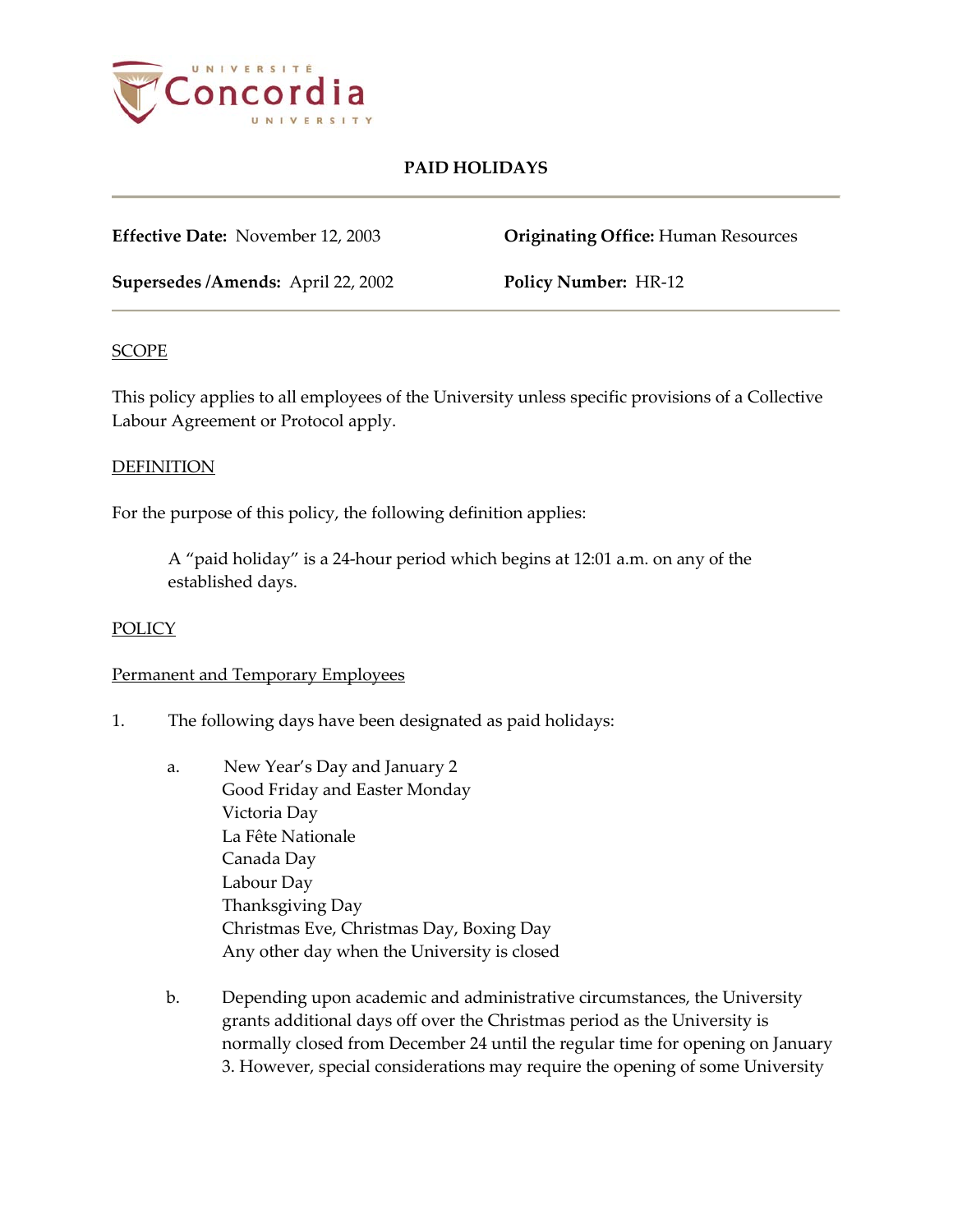

# **PAID HOLIDAYS**

## Page **2** of **3**

facilities during this period. An announcement will be made in advance informing of the period of closure for a given year.

- 2. If a paid holiday falls on a Saturday or a Sunday, it is moved to the nearest Friday or Monday, as determined by prevailing business practices.
- 3. Employees assigned to continuous operations observe the statutory holiday on the calendar day of the holiday and the provisions of paragraph 2 of this policy do not apply to them.
- 4. The University respects recognized religious holidays not outlined in paragraph 1 of this policy and grants a leave with or without pay at the discretion of the immediate supervisor in consultation with Human Resources upon request provided reasonable notice is given.

### Casual Employees

- 5. The following days have been designated as paid holidays in accordance with the provisions of the Act respecting Labour Standards:
	- a. New Year's Day Good Friday Victoria Day Canada Day Labour Day Thanksgiving Day Christmas Day
	- b. An employee will be paid 1/20 of the earning for the four-week period prior to the holiday. Earnings exclude any overtime payment.
- 6. La Fête nationale (St-Jean Baptiste Day)
	- a. La Fête nationale is a paid statutory holiday and all temporary employees are compensated if they satisfy the provisions of the paragraph below and of paragraph 8 of this policy.